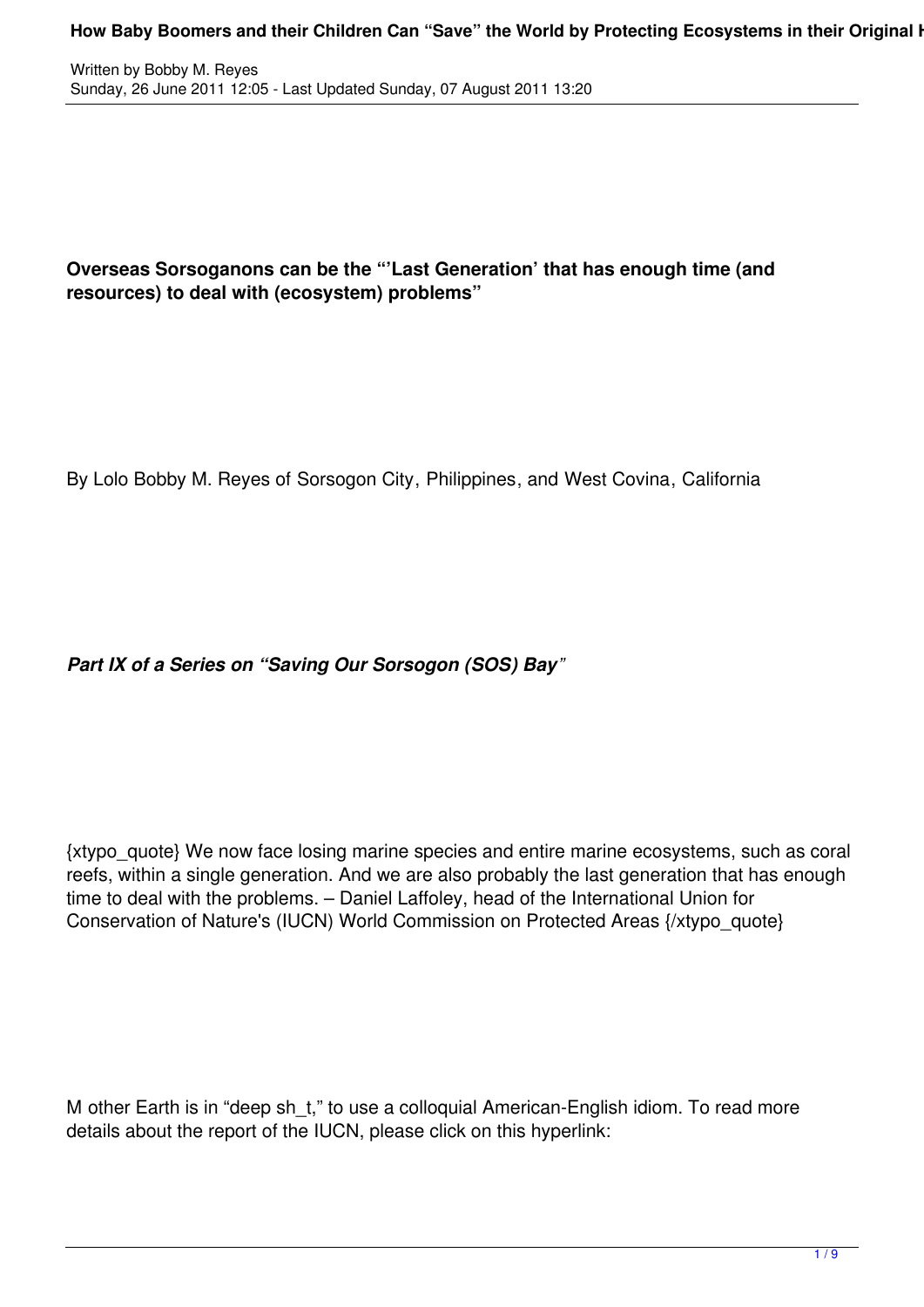Written by Bobby M. Reyes Sunday, 26 June 2011 12:05 - Last Updated Sunday, 07 August 2011 13:20

http://news.yahoo.com/s/afp/20110620/sc\_afp/environmentclimatewarmingoceansextinction\_2 0110620160302

This writer has been writing for almost three decades now about the need to protect the environment by rescuing endangered species like the "layagan" monitor lizard of Sorsogon. Lately, he has come up with a "Saving Our Sorsogon (SOS) Bay" series, of which this article is Part IX. Consequently and the set of the set of the set of the set of the set of the set of the set of the biggest ecological treasure of Sorsogon Province . Any effort to protect and promote the environment must naturally include **Sorsogon** Bay .

Answers have been provided on how to develop and/or redevelop private-and-public lands in S orsogon

**Province** 

. Here is one article on how to do it while more-than complying with environmental-impact study requirements:

How to Make a Biblical-based Real-estate Redevelopment the Answer to Global Warming, Starting in Sorsogon

**The World May Suffer Ecological Catastrophe in Less-than a Century**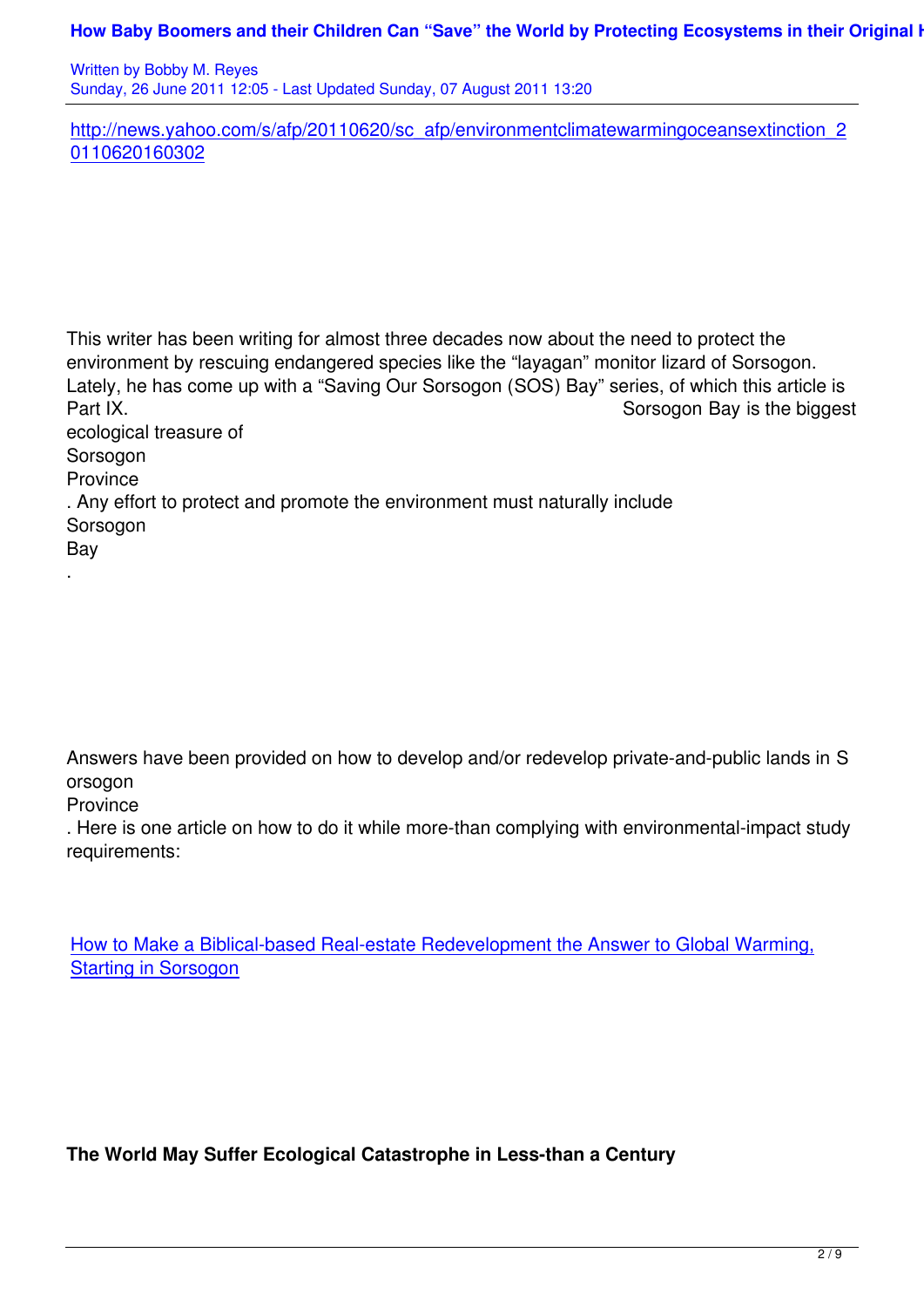{xtypo\_quote} Experts have a stark warning: that unless we change course, the 'perfect storm' of population growth, dwindling resources and climate change has the potential to converge in the next century with catastrophic results. – Alexa Danner of ABC News {/xtypo\_quote}

To read the ABC News report on "Earth 2100," please click this link:

http://abcnews.go.com/Technology/Earth2100/story?id=7697237&page=1

In line with the predictions reported in "Earth 2100," I wrote this highly-optimistic forecast about Sorsogon **Province** more-than a century from last Advent Season:

Celebrating Christmas in the Philippines in 2112 (Year 12 of the 22nd Century)

But the bright future that this writer has predicted can and would only happen if the present crop of public officials and private-industry leaders would help themselves and their people in protecting Mother Earth by first changing for the better the environment of their respective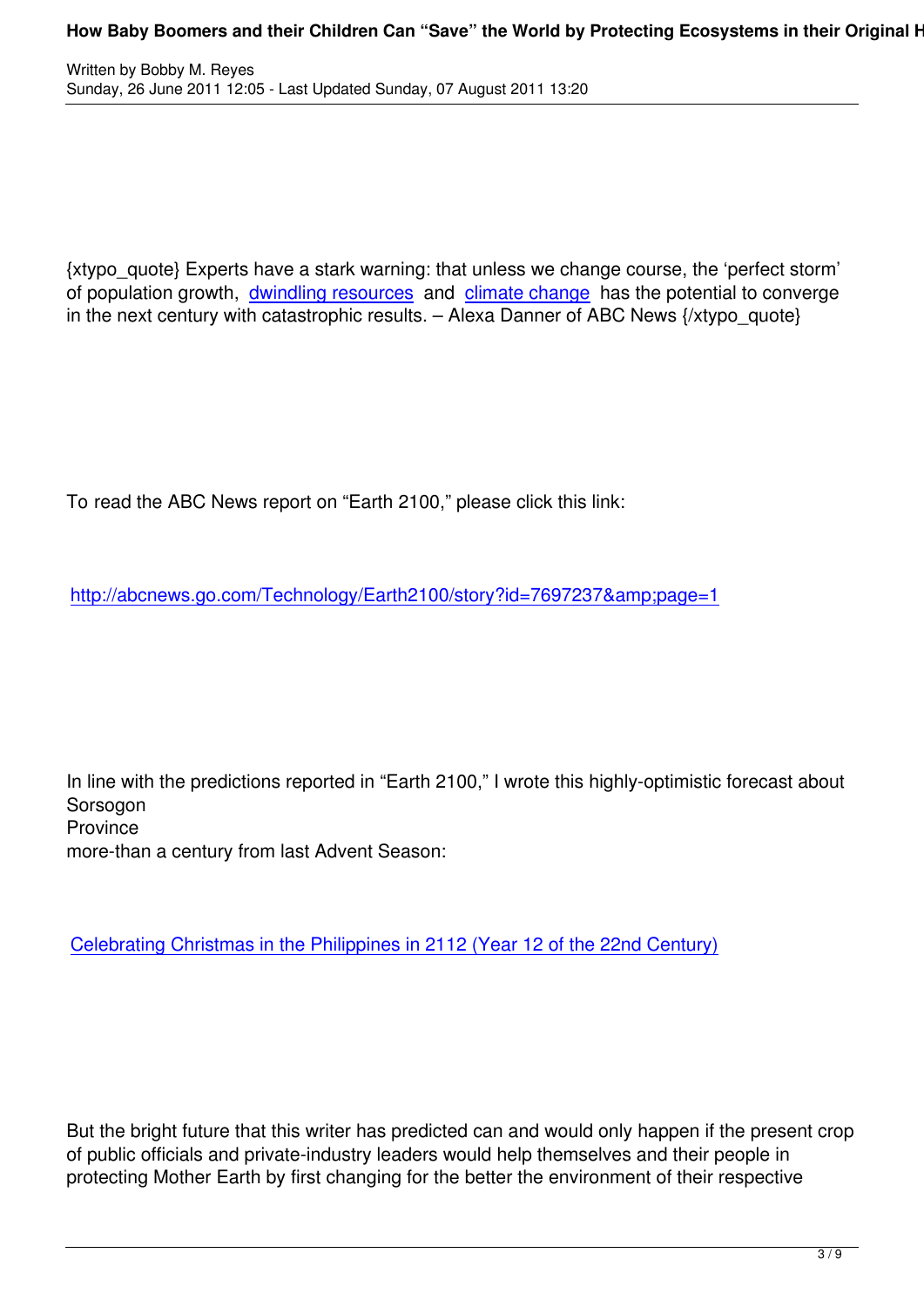communities. The Overseas Sorsoganons – being familiar with the various ecological movements in their respective countries of new domicile – can become the catalysts of a new push to protect Planet Earth.

## **"Luzon: Expedition discovers 300 species on island"**

T his writer has been way ahead of even American scientists in writing about the flora and fauna of Sorsogon Province and the Bicol Region. He has written this article for instance that describes how Sorsogon can use plants to manufacture natural-product medicine:

How Sorsogon Can Be the Botanical (and Natural-product Medicine) Capital of the Philippines, If Not of Southeast Asia

Now, as if on cue, here are excerpts from a report published this month of June 2011:

QUOTE.

Scientists exploring the island of Luzon in the Philippines have discovered more than 300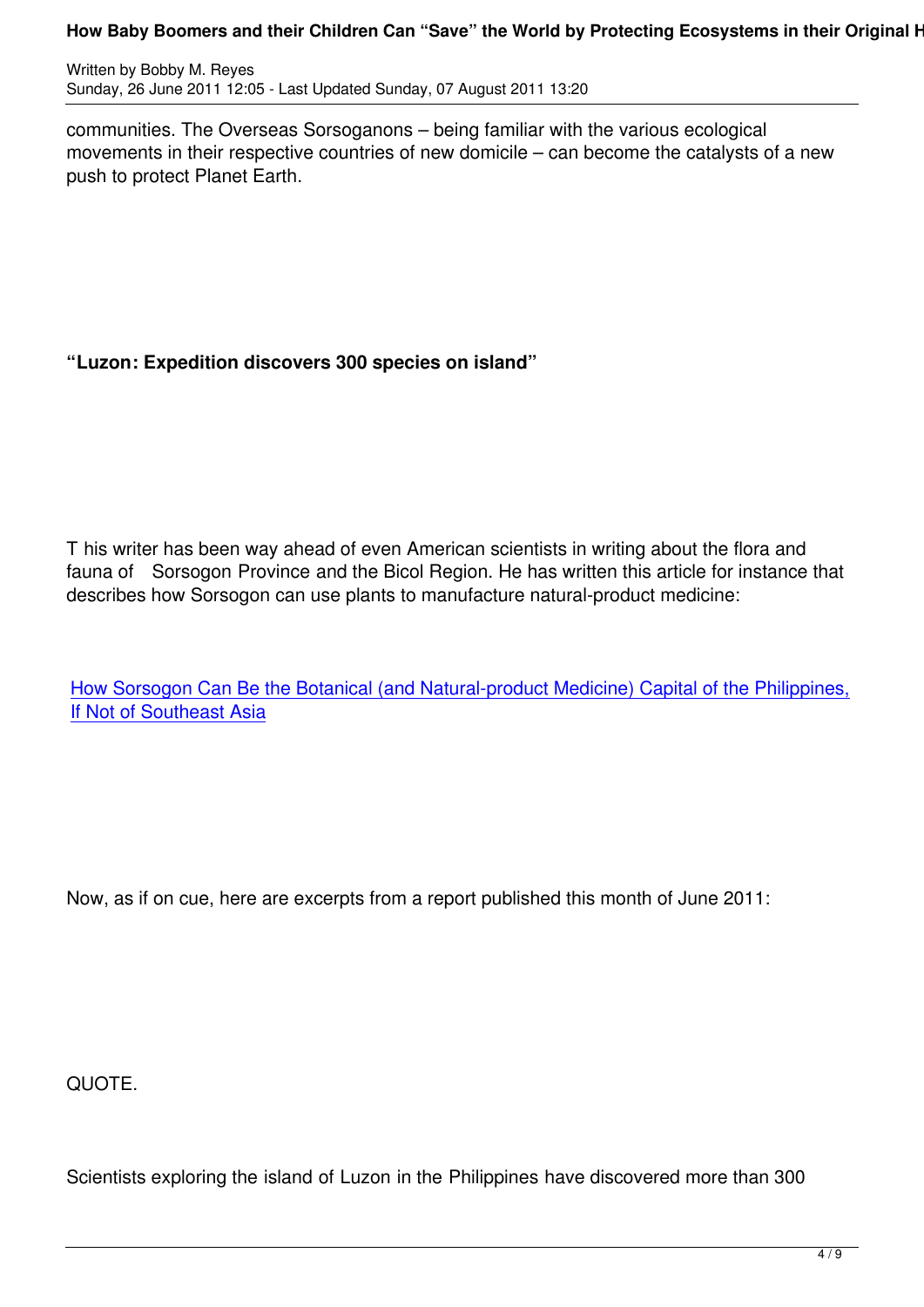species of land animals, plants and deep-sea creatures that may prove to be entirely new to science.

A six-week expedition by scientists from the California Academy of Sciences and various Philippine scientific institutions found the previously unknown species "during nearly every dive and hike as we surveyed reefs, rain forests and the ocean floor," said expedition leader Terry Gosliner, an invertebrate zoologist and dean of science at the academy.

The expedition's scientists on Luzon included half from the academy and half from Philippine institutions. Specialists jointly surveyed all the island's plant and animal life from the upper slopes of Mont Isarog, a potentially active volcano 6,450 feet high, through the island's rain forests, and along the shallow shores to the seafloor at depths up to 7,550 feet, Gosliner said.

It will take months and even years before all the plants and animals the scientists collected can be identified, described scientifically, and classified as new or old species.

UNQUOTE.

To read more: http://www.sfgate.com/cgi-bin/article.cgi?f=/c/a/2011/06/24/MNP21K2CL1.DTL# ixzz1QPOeysR2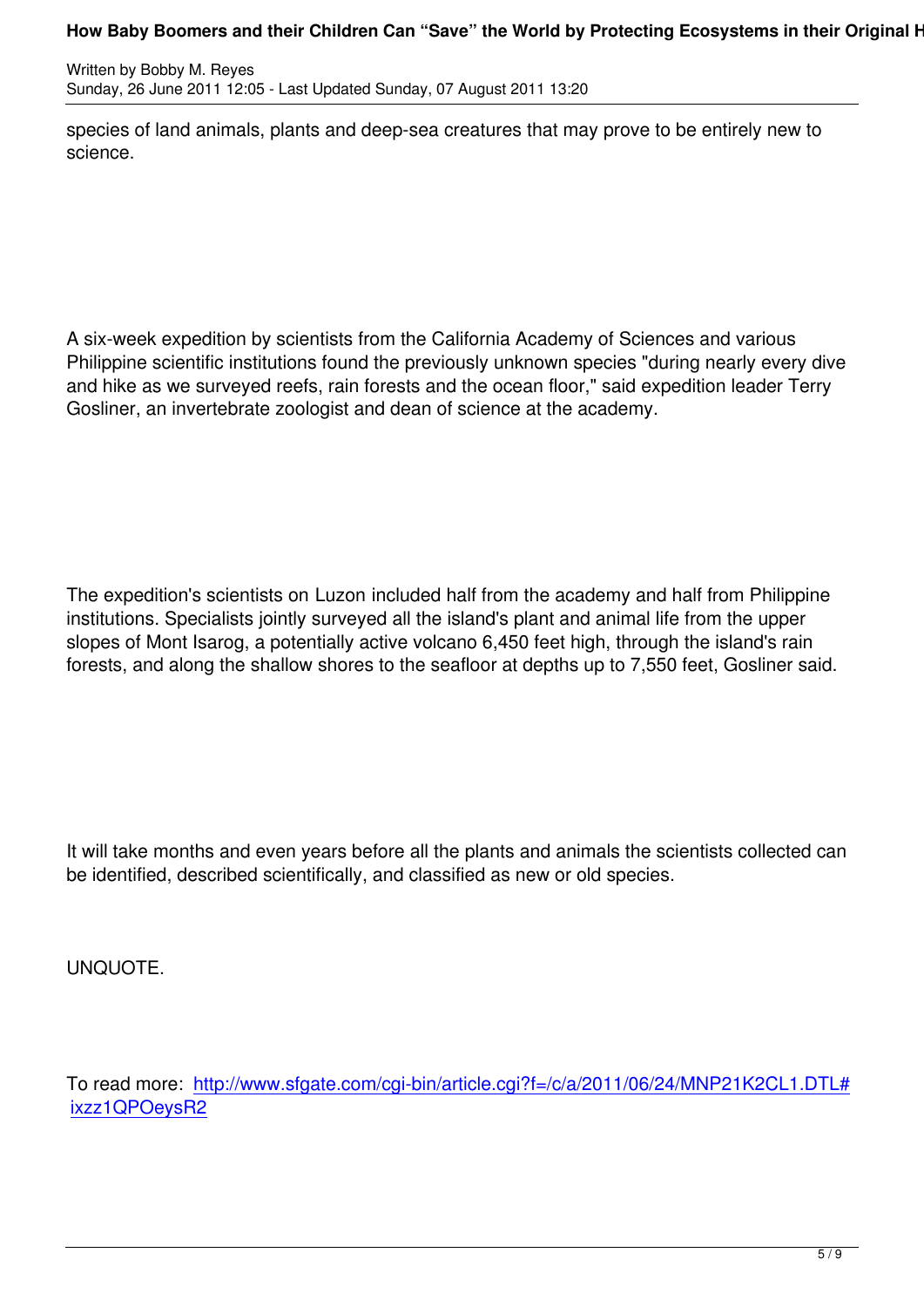Here's another URL about the same article:

http://www.sfgate.com/cgi-bin/article.cgi?f=%2Fc%2Fa%2F2011%2F06%2F25%2FMNP21K2 CL1.DTL

In the final analysis, it makes sense to "Save Our Sorsogon (SOS) Bay" and other ecological treasures in the province because life – as we know it – is in great danger. We have not other planet except Earth. If we don't take care of our world, humanity may become extinct. How's that for a motivation?  $# # #$ 

*E ditor's Note:* Here are links to the previous articles in this series:

The "Save Our Sorsogon (SOS) Bay" Initiative (Part I)

URL: http://www.mabuhayradio.com/ecology-and-the-environment/the-save-our-sorsogon-sosbay-initiative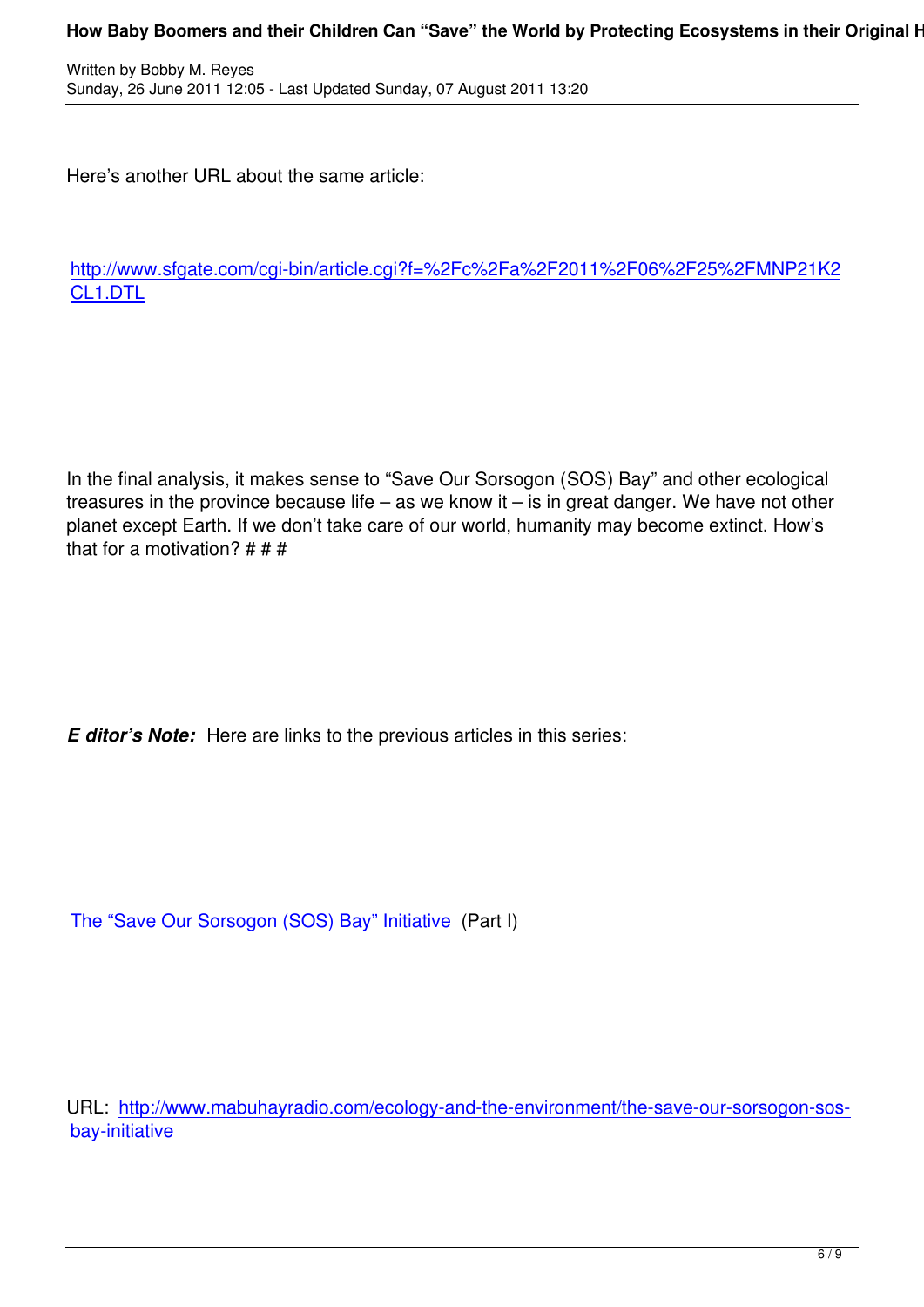Sorsogon Bay: "So Near, Yet So FBAR." The "Red Tide" Ban by the BFAR Must Be Lifted (Pa rt II)

URL: http://www.mabuhayradio.com/ecology-and-the-environment/sorsogon-bay-so-near-yet-s o-fbar-the-red-tide-ban-by-the-bfar-must-be-lifted

"Back to BacMan," Tracing to the Geothermal Plant an Apparent Cause of Pollution in Sorsogon Bay (Part III)

URL: http://www.mabuhayradio.com/ecology-and-the-environment/back-to-bacman-tracing-to-t he-geothermal-plant-an-apparent-cause-of-pollution-in-sorsogon-bay

Ultimatum Given to BacMan Geothermal Plant to Treat Waste Water Before Emptying It into a Sorsogon-Bay Tributary (Part IV)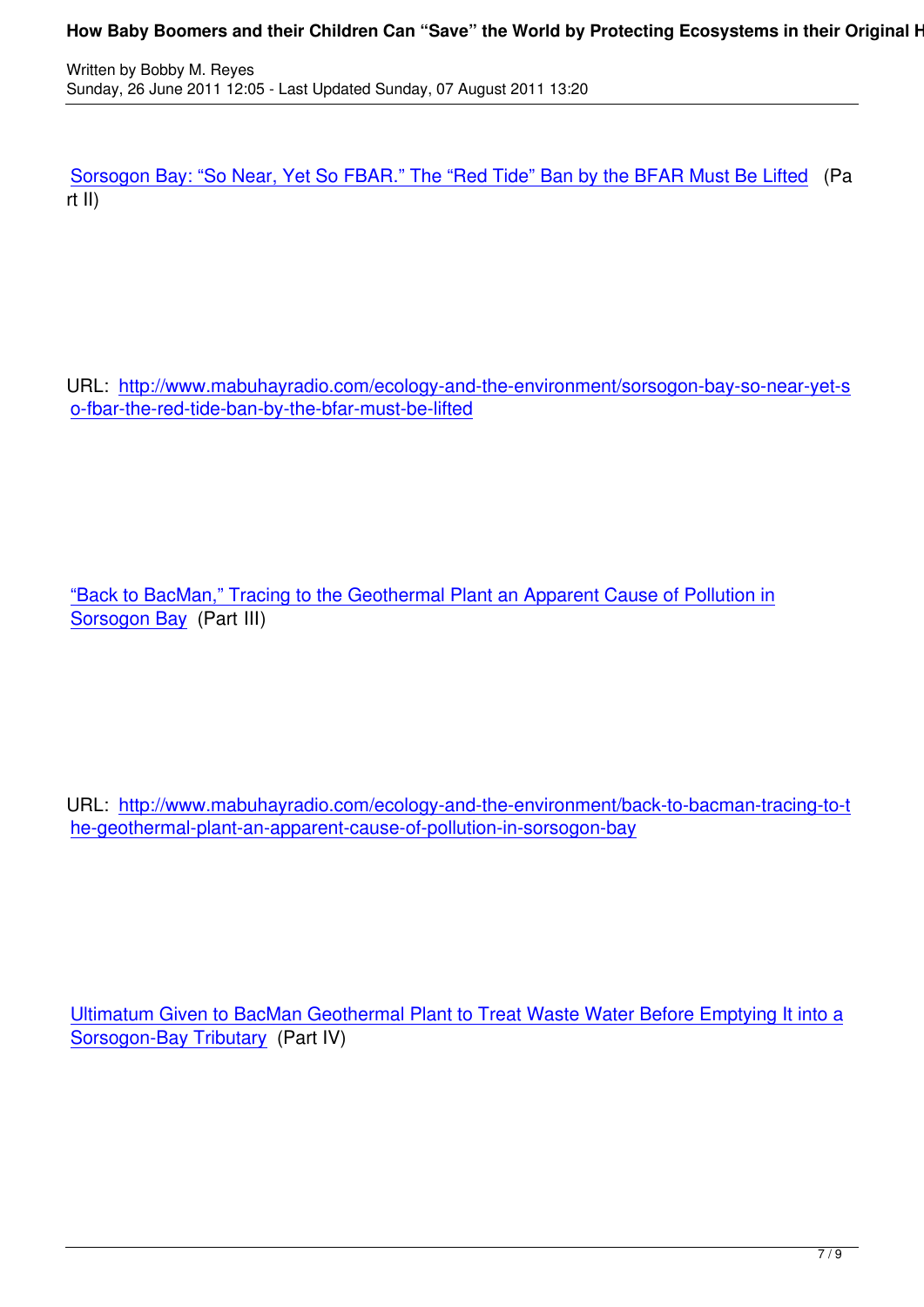URL: http://www.mabuhayradio.com/ecology-and-the-environment/ultimatum-given-to-bacman -geothermal-plant-to-treat-waste-water-before-emptying-it-into-a-sorsogon-bay-tributary

Sorsoganons Got Guts and Know How to Face Death Honorably (Part V)

URL: http://www.mabuhayradio.com/ecology-and-the-environment/sorsoganons-got-guts-andknow-how-to-face-death-honorably

More On the "Save Our Sorsogon (SOS) Bay" Advocacy: "Arin si Brockovich?" (Part VI)

URL: http://www.mabuhayradio.com/ecology-and-the-environment/more-on-the-save-our-sors ogon-sos-bay-advocacy-arin-si-brockovich

Sorsogon Public Officials Don't Know How to Google for Geothermal Energy's Environmental Issues (Part VII)